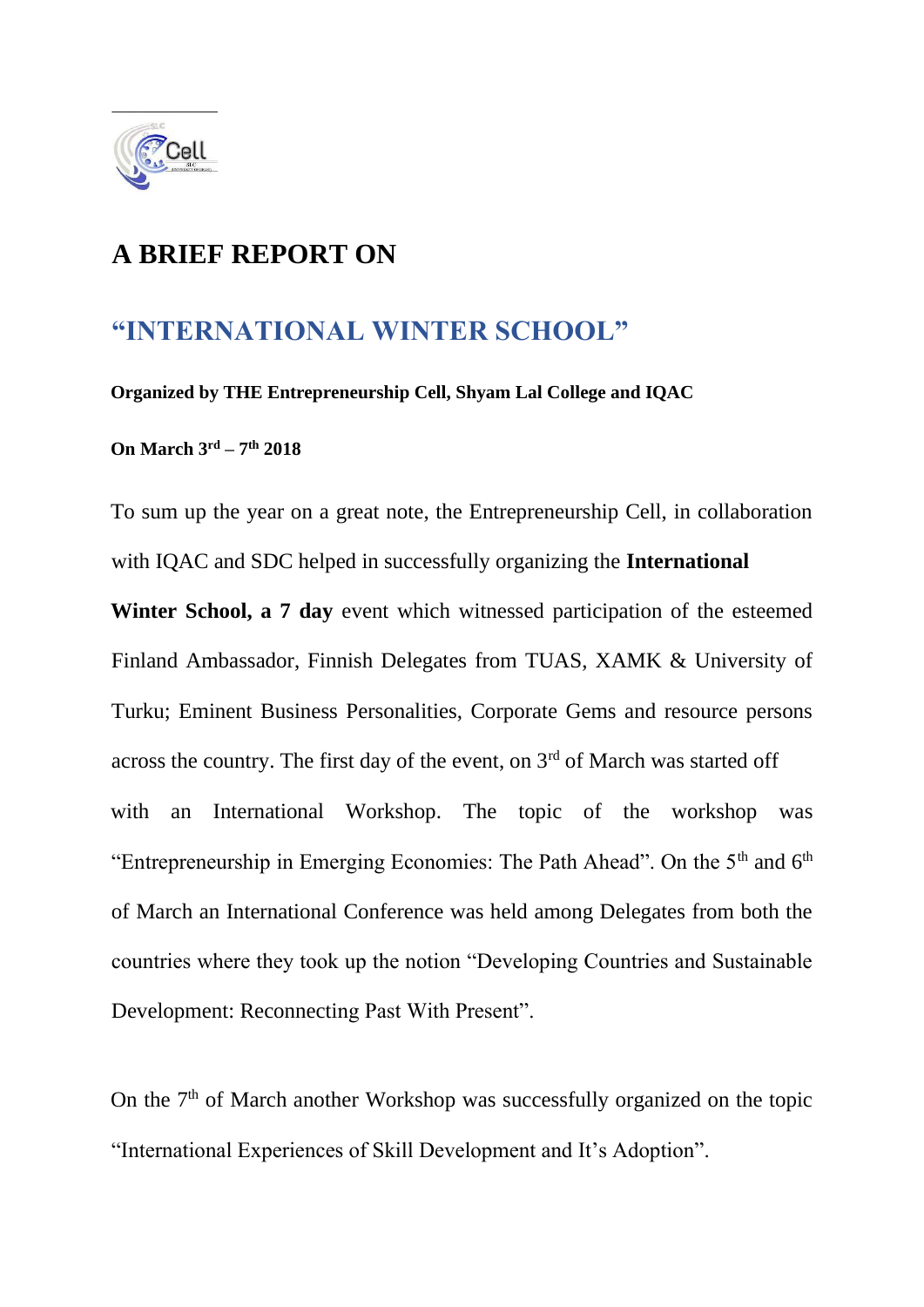The event was well attended by the faculty as well as students, and the response was overwhelming!

Our heartiest thanks to the esteemed dignitaries from Finland, The Finnish Delegates from TUAS, XAMK & University of Turku; Eminent Business Personalities, Corporate Gems and resource persons across the country.

We would also like to extend a special gratitude and vote of thanks to our faculty mentors of IQAC, The Entrepreneurship Cell and The Skill Development Cell. It could never be a success without the enthusiastic participants and the entire team. We hope to continue with many more such successful events. The event was attended by 70 students.